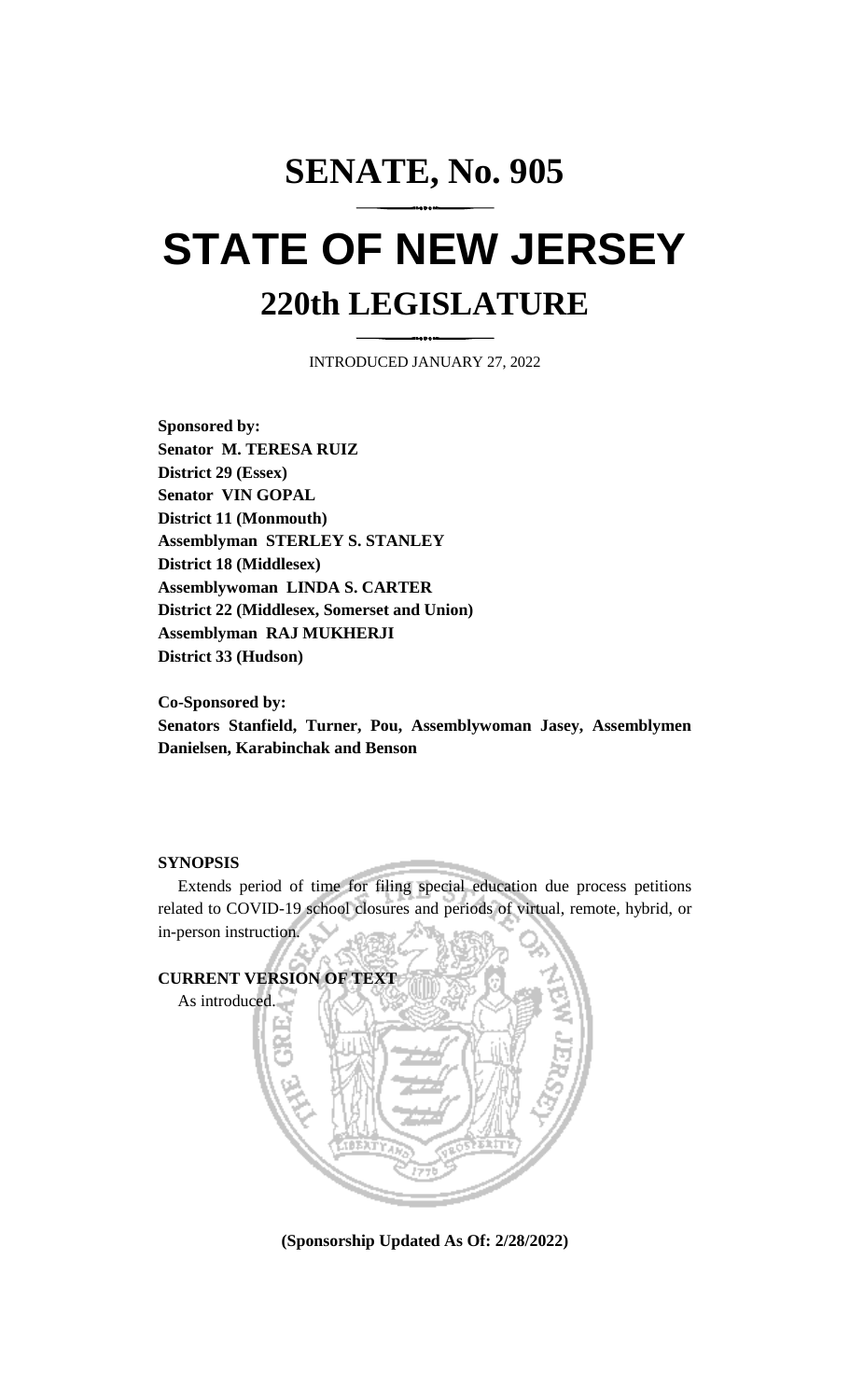**AN ACT** concerning special education due process hearings and supplementing chapter 46 of Title 18A of the New Jersey Statutes.

 **BE IT ENACTED** *by the Senate and General Assembly of the State of New Jersey:*

8 1. a. Notwithstanding the provisions of the "Individuals with Disabilities Education Act," 20 U.S.C. s.1400 et seq., chapter 46 of Title 18A of the New Jersey Statutes, regulations promulgated thereto, and any other law, rule, or regulation to the contrary, a request for a due process hearing made by a parent, guardian, or local educational agency regarding the identification, evaluation, educational placement, or the provision of a free and appropriate public education of a child with a disability during a COVID-19 school closure or a period of virtual, remote, hybrid, or in-person instruction accruing between March 18, 2020 and September 1, 2021 may be filed at any time prior to September 1, 2023.

 b. A local educational agency shall, not later than December 31, 2022, or earlier if requested by a parent or guardian, hold an Individualized Education Program (IEP) team meeting to discuss the need for compensatory education and services for every student with a disability who had an IEP at any time between March 18, 2020 and September 1, 2021. Notification of the IEP meeting shall indicate that a purpose of the meeting is to discuss the need for compensatory education and services for the period from March 18, 2020 to September 1, 2021. Following the meeting, written notice shall be provided to a parent or guardian in accordance with N.J.A.C.6A:14-1.1 et seq. and shall indicate all determinations made by the IEP team with respect to the need for and, if applicable, the provision of, compensatory education and services. All compensatory education and services deemed appropriate by the IEP team, including their frequency, duration, location, and agreed upon time period for delivery, shall be documented in an IEP in accordance with the provisions of N.J.A.C.6A:14-1.1 et seq. and provided as indicated therein. A parent or guardian may file for a due process hearing at any time, up to and including September 1, 2023, to challenge the determinations of the IEP team if the parent or guardian disagrees with the determinations.

 c. If a local educational agency has held an IEP team meeting prior to the effective date of this act and discussed the need for compensatory education and services for a student with a disability who had an IEP at any time between March 18, 2020 and September 1, 2021, and documented the IEP team's determinations pursuant to subsection b. of this section, the local educational agency shall not be required to hold an additional IEP meeting for purposes of this section unless agreed to by a parent or guardian and the local educational agency. A parent or guardian may file for a due process hearing at any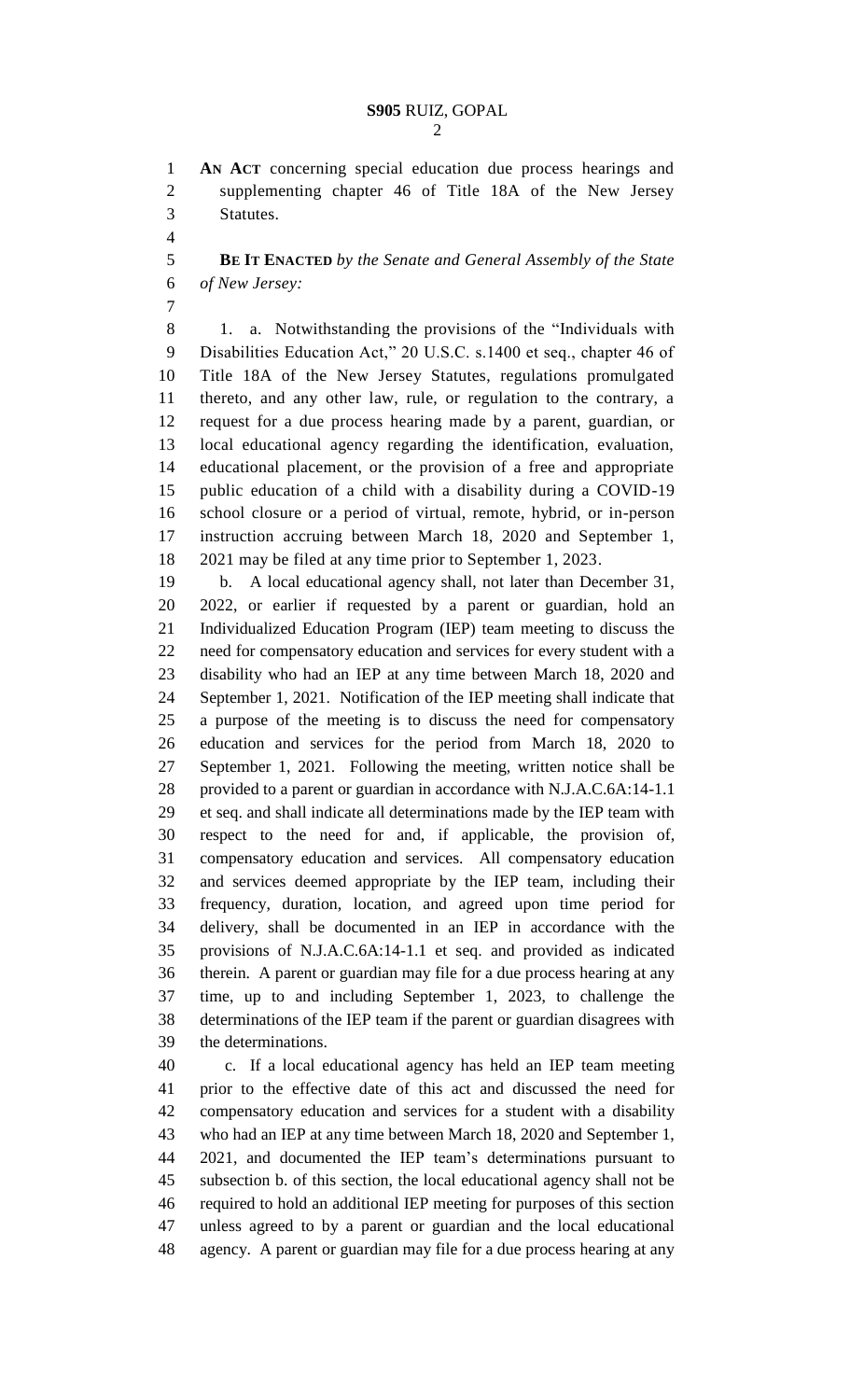time, up to and including September 1, 2023, to challenge the determinations of the IEP team. d. If a parent or guardian filed for mediation or a due process hearing with respect to the need for compensatory education and services for a student with a disability who had an IEP at any time between March 18, 2020 and September 1, 2021, and the matter was resolved as a result of the mediation or a settlement agreement executed by the parties or a judicial or administrative order, then the parent or guardian shall be barred from filing the same claims for the same time period addressed in the prior filing. e. The provisions of this section shall not apply to any student subject to the provisions of P.L.2021, c.109 (C.18A:46-6.3), and all claims for compensatory or additional services for the time period from March 18, 2020 through September 1, 2021 for students subject to the provisions of P.L.2021, c.109 (C.18A:46-6.3) shall be addressed pursuant to the provisions of P.L.2021, c.109 (C.18A:46-6.3). 2. This act shall take effect immediately and shall be retroactive to March 18, 2020. STATEMENT This bill extends the period of time a parent, guardian, or local educational agency has to request a due process hearing regarding the education of a child with disabilities during a COVID-19 school closure or during periods of virtual, remote, hybrid, or in-person instruction. 29 Under the "Individuals with Disabilities Education Act" (IDEA), a parent or local educational agency may request an impartial due process hearing when there is a disagreement regarding the identification, evaluation, or educational placement of a child with disabilities, or the provision of a free and appropriate public education. An impartial due process hearing is required to be requested by a parent, guardian, or local educational agency within two years from the date the parent, guardian, or agency knew, or should have known, about the alleged action that forms the basis for the complaint. The IDEA permits each state to set its own time limitations for requesting a hearing. Similar to the timeline set by the IDEA, State regulations provide that a party has two years from the date a party knew, or should have known, about the alleged action that forms the basis for the complaint to file a petition for a due process hearing. This bill would allow a parent, guardian, or local educational agency to file a request for a due process hearing regarding the identification, evaluation, educational placement, or the provision of a free and appropriate public education of a child with a disability

during a COVID-19 school closure or a period of virtual, remote,

- 
- 
- 
-